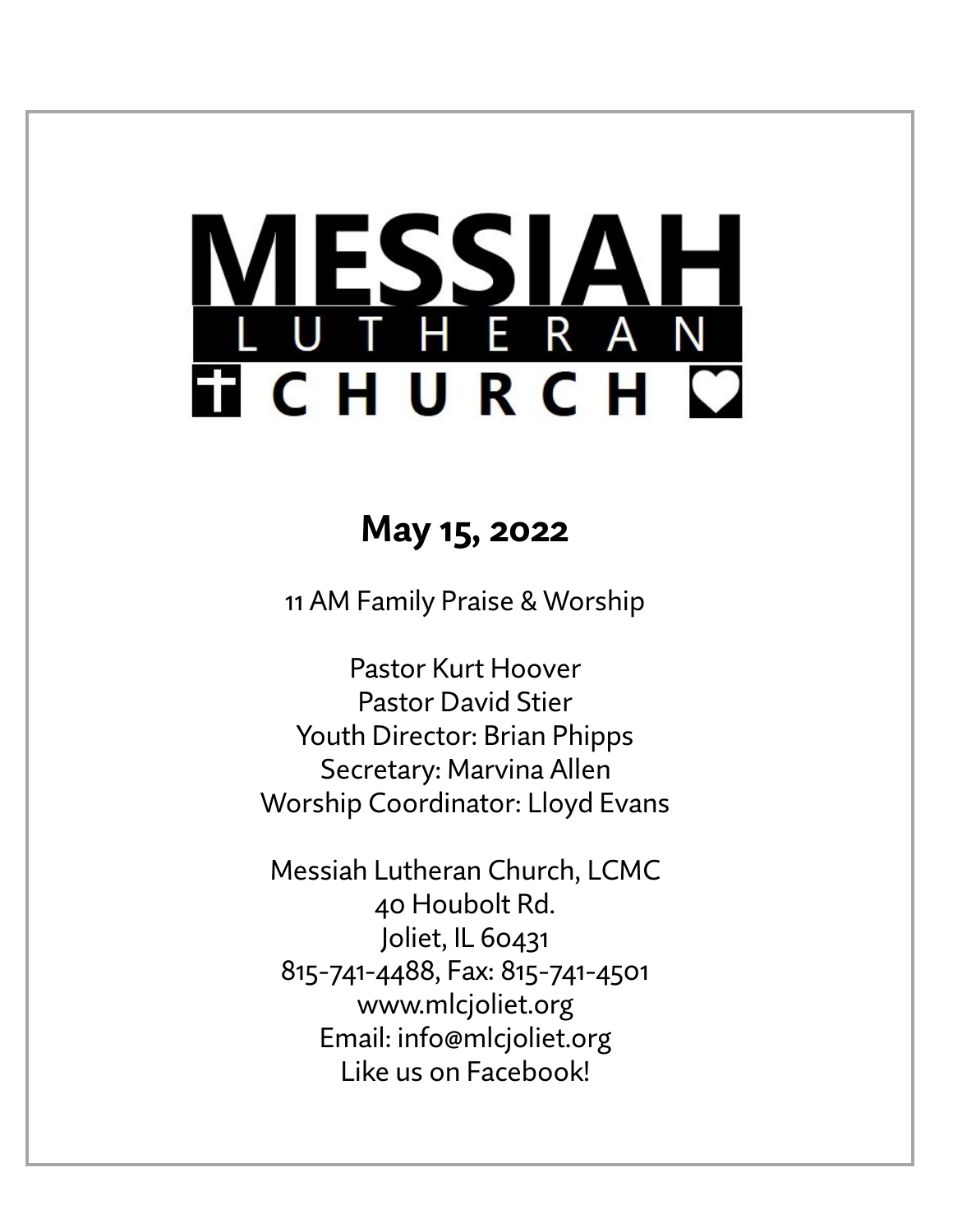## **WORSHIP TODAY**

## **Call To Worship**

## **Welcome/Announcements**

## **Worship Through Songs**

## **Worship Through Confession & Giving**

Text prayer requests to 815-369-0070

## **Children's Message**

## **Worship Through Hearing God's Word**

**Message** "Word of God Speak 3: At a Loss For Words" By Pastor David Stier

## **Worship Through Song**

## **Prayers of Intercession**

## **Communion**

## **Worship Through the Lord's Prayer**

**Closing Song**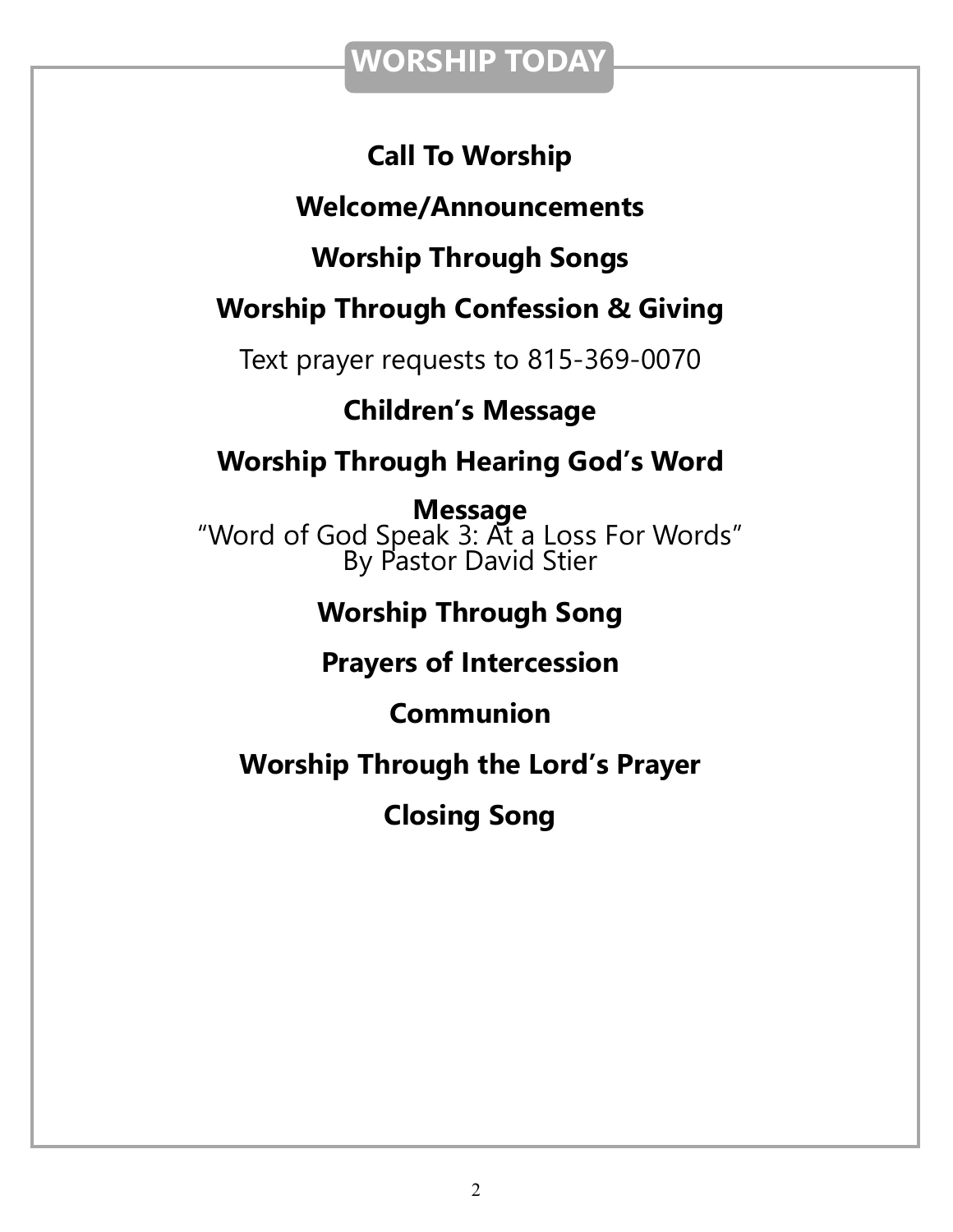#### **OUR PSALM Psalm 145:14-21 (NLT)**  *Reader: Tom Bond*

<sup>14</sup> The Lord helps the fallen and lifts those bent beneath their loads. <sup>15</sup> The eyes of all look to you in hope; you give them their food as they need it.  $16$  When you open your hand, you satisfy the hunger and thirst of every living thing.  $^{17}$  The Lord is righteous in everything he does; he is filled with kindness.  $\frac{18}{18}$  The Lord is close to all who call on him, yes, to all who call on him in truth.  $19$  He grants the desires of those who fear him; he hears their cries for help and rescues them. <sup>20</sup> The Lord protects all those who love him, but he destroys the wicked.<sup>21</sup> I will praise the Lord, and may everyone on earth bless his holy name forever and ever.

#### **OUR FIRST EPISTLE LESSON Romans 8:1-4, 15-16 & 26-29 (NLT)**

So now there is no condemnation for those who belong to Christ Jesus.  $2$  And because you belong to him, the power of the life-giving Spirit has freed you from the power of  $\frac{3}{5}$  in that leads to death.  $3$  The law of Moses was unable to save us because of the weakness of our sinful nature. So God did what the law could not do. He sent his own Son in a body like the bodies we sinners have. And in that body God declared an end to sin's control over us by giving his Son as a sacrifice for our sins. <sup>4</sup> He did this so that the just requirement of the law would be fully satisfied for us, who no longer follow our sinful nature but instead follow the Spirit.  $15$  So you have not received a spirit that makes you fearful slaves. Instead, you received God's Spirit when he adopted you as his own children. Now we call him, "Abba, Father." <sup>16</sup> For his Spirit joins with our spirit to affirm that we are God's children. <sup>26</sup> And the Holy Spirit helps us in our weakness. For example, we don't know what God wants us to pray for. But the Holy Spirit prays for us with groanings that cannot be expressed in words.  $^{27}$  And the Father who knows all hearts knows what the Spirit is saying, for the Spirit pleads for us believers in harmony with God's own will.<sup>28</sup> And we know that God causes everything to work together for the good of those who love God and are called according to his purpose for them.  $29$  For God knew his people in advance, and he chose them to become like his Son, so that his Son would be the firstborn among many brothers and sisters.

#### **OUR SECOND EPISTLE LESSON 1 John 3:19-20 (NLT)**

 $19$  Our actions will show that we belong to the truth, so we will be confident when we stand before God.<sup>20</sup> Even if we feel guilty, God is greater than our feelings, and he knows everything.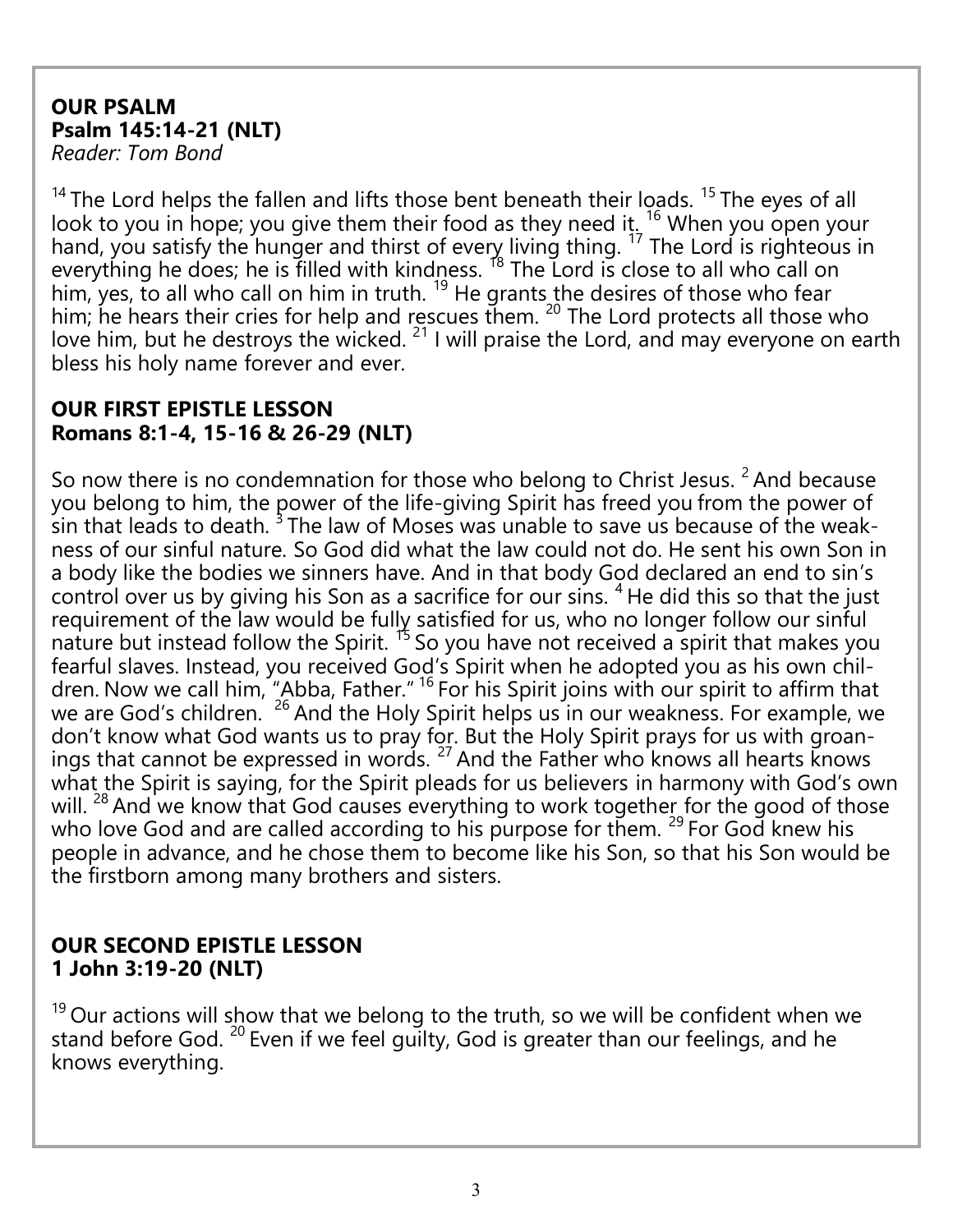## **ANNOUNCEMENTS**

# **MLC NEWS**

#### **CONNECT WITH MESSIAH**

You can use this QR code to let us know you're new, tell us that you're interested in next steps at MLC, submit prayer requests, fill out a connection card, and give online. Scan it now to connect with MLC.



#### **ONLINE GIVING**

Online giving is an easy way to give to MLC, and there are three ways to do it: 1) Go to this link: churchcenter.com/giving 2) Download the Church Center app on your phone or tablet. 3) Text your dollar amount (with a dollar sign in front of it) to 84321.

#### **OFFICE HOURS**

Our office hours are from 9am-3pm Mon-Fri. Saturdays and evenings by appointment. The church office will be closed Wednesday, June 1st, for a staff retreat.

#### **YOUTH CHOIR DIRECTOR**

The Lay Ministry board is looking for a youth choir director. The job consists of preparing the youth choir for one performance a month during the school year during the 9:30 and 11:00 services. The approximate time commitment is 2 hours per week. The position has a small stipend and will start after the summer. Please contact the church office or email Tom Bond at tlbond7@hotmail.com if you are interested

#### **NURSERY ASSISTANTS NEEDED**

The Lay Ministry board is looking for a few adults or couples who can make themselves available as substitute nursery attendants in case our regular nursery attendant is absent due to illness or other commitments. This is a volunteer position, but the expectation is that the commitment will be infrequent. Please contact the church office or email Tom Bond at tlbond7@hotmail.com.

# **GET INVOLVED**

#### **MESSIAH QUILTERS**

Our next meeting will be on Tuesday, May 17th, 2022 from 9 am – 12 pm. We have so many quilts ready to be tied and you don't need any sewing or quilting experience to help us. If you are unable to join us and would like to sew at home, we have kits ready for you to sew.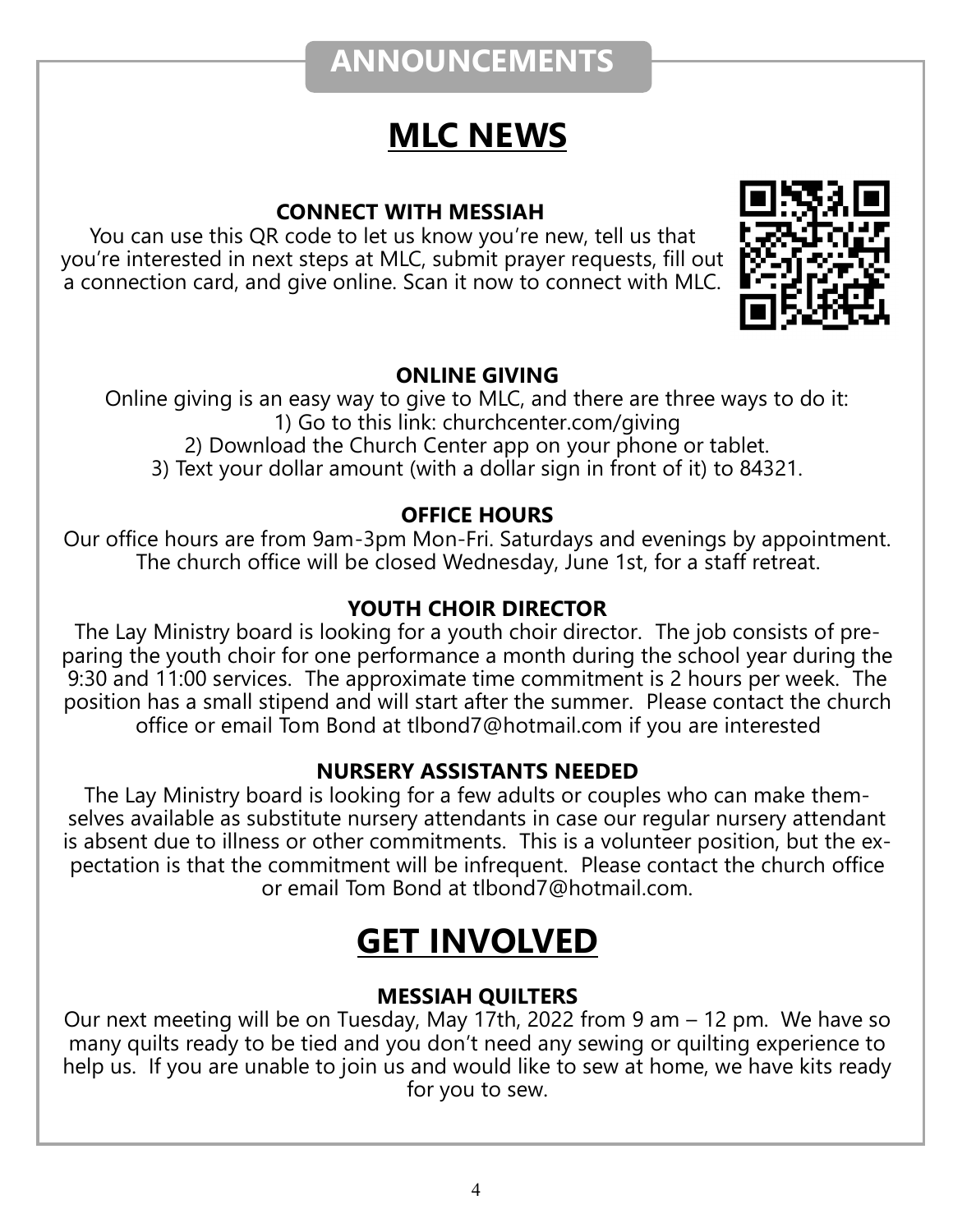We are in need of any size sheets. Please be sure they are without rips, tears or stains. We can also use the pillowcases as we stuff them with our fabric scraps and make dog/ cat beds for the animal shelter. There is a basket in the narthex to put them in. Contact Kathy Mueller (815-953-6601) at scpbklane@aol.com for more information or any questions you may have. Drop by and see what we are doing.

#### **MEMORY BEARS**

The Memory Bears Life Group meets together once a month to make teddy bears out of clothing from people who have passed away to comfort the grieving. We also make and sell bears once a year to raise money for supplies and children's charities. We would love to have you join us! We have jobs that do not require sewing as well as jobs that do. Please contact Cindi Souza (815-931-8478) for more information.

#### **MEAL TRAIN**

We all know someone who may be overwhelmed during a difficult time. Perhaps an illness, surgery, loss of a family member or a job or the challenge of a new baby. Messiah is forming a Meal Train for anyone who would like to prepare and deliver a meal or need a meal. To sign up for the Meal Train team or request a Meal Train, please visit mlcjoliet.org/meal-train.

#### **PARISH FELLOWSHIP**

We are in need of volunteers to set up and/or clean up our Sunday coffee table in Fellowship Hall. Our new list starts June 5, and currently our rotation schedule is approximately 5 weeks. Are you interested in learning more? Please call or text Carol Gordon at 815-685-1485.

# **MLC MESSIAH KIDS**

#### **MESSIAH KIDS REMIND GROUP**

What is Remind? A texting program where can keep you updating on what's going on. Parents of Sunday School aged children (Kindergarten through sixth grade), you can join the Messiah Kids Remind group by texting the code mlcmk to 81010.

#### **MESSIAH KIDS SUNDAY SCHOOL**

Messiah Kids Sunday school continues today at 9:30 on the 2nd floor.

#### **MESSIAH KIDS SUNDAY 11 AM**

Messiah Kids happens during the 11 am service, right after the children's message. Just sign in at the kiosk in the narthex.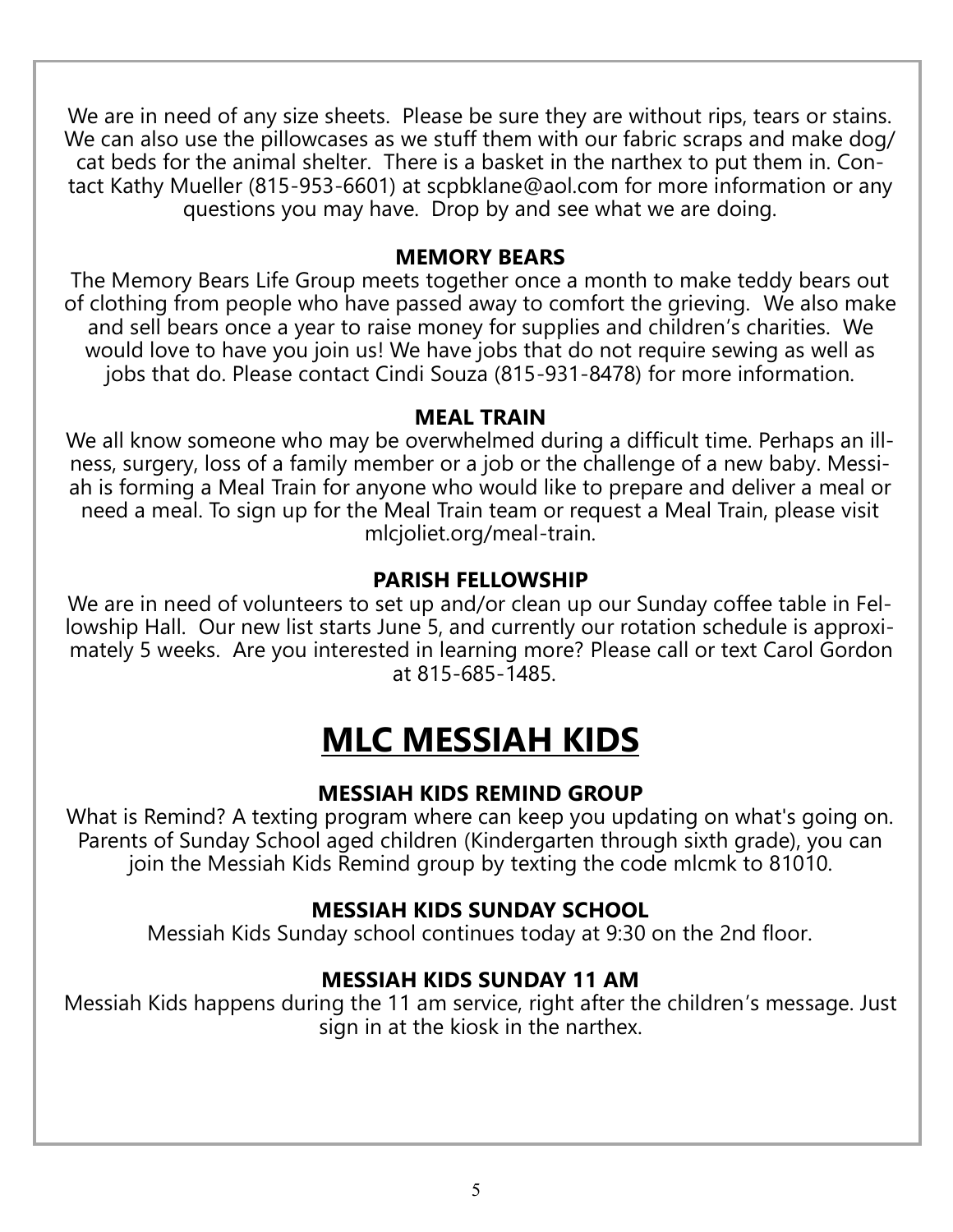#### **VACATION BIBLE SCHOOL IS BACK!**

We have 70 children registered for VBS!! Parents and volunteers please check you email and the Messiah VBS 2022 Facebook page for important updates. The wish list board is coming and will be located on the bulletin board just outside the narthex. Please take a tag and return items as soon as possible to the Fellowship Hall in order for us to plan our needs.

# **MLC STUDENT MINISTRY**

#### **HIGH SCHOOL SUNDAY SCHOOL (Sundays at 9:30 am)**

HSSS continues this week.

#### **SUMMER CELEBRATION (Wednesdays from 6-8 pm in May)**

Summer is just around the corner! Lets celebrate the last month of school with a bash! Come by the church to hang out with your friends, eat dinner, play games, and have time to celebrate summer 2022

#### **IGNITE (Wednesdays from 6-8 starting in June)**

Join the student ministry starting June 1 for our Wednesday night summer program. Open to 7th-12th grade. We will meet at the church.

#### **MEXICAN FIESTA FUNDRAISER (Today from 10:45 am to 12:45 pm)**

Consider yourself invited to this awesome youth fundraiser/lunch. The menu is beef and chicken soft and hard shell tacos, nachos, Mexican rice, refried beans, queso and desserts. Donations go towards student summer trips. The workers for this will be 7th-12th grades.

#### **STUDENT MINISTRY CAMPING TRIPS**

There will be a June camping trip on June 14th-17th, and a July camping trip on July 29th-Aug. 1st. Both will be at Mendotta hills and are open to 7th-12th grades. Details and signup sheet is available at bit.ly/MLCCampJune

#### **CENTER LAKE BIBLE CAMP (June 26th-July 1st)**

For 5th-8th grade. This is where students go to learn about the Bible while experiencing God in nature.

#### **HIGH ADVENTURE TRIP (July 17th-July 23rd)**

For 9th-12th grade. This is a time for the High school to go to WV. to Alpine Ministries to experience God in nature and adventure. We will go white water rafting, repelling, and traverse a high ropes course. Need more info? Reach out to Brian at brian@mlcjoliet.org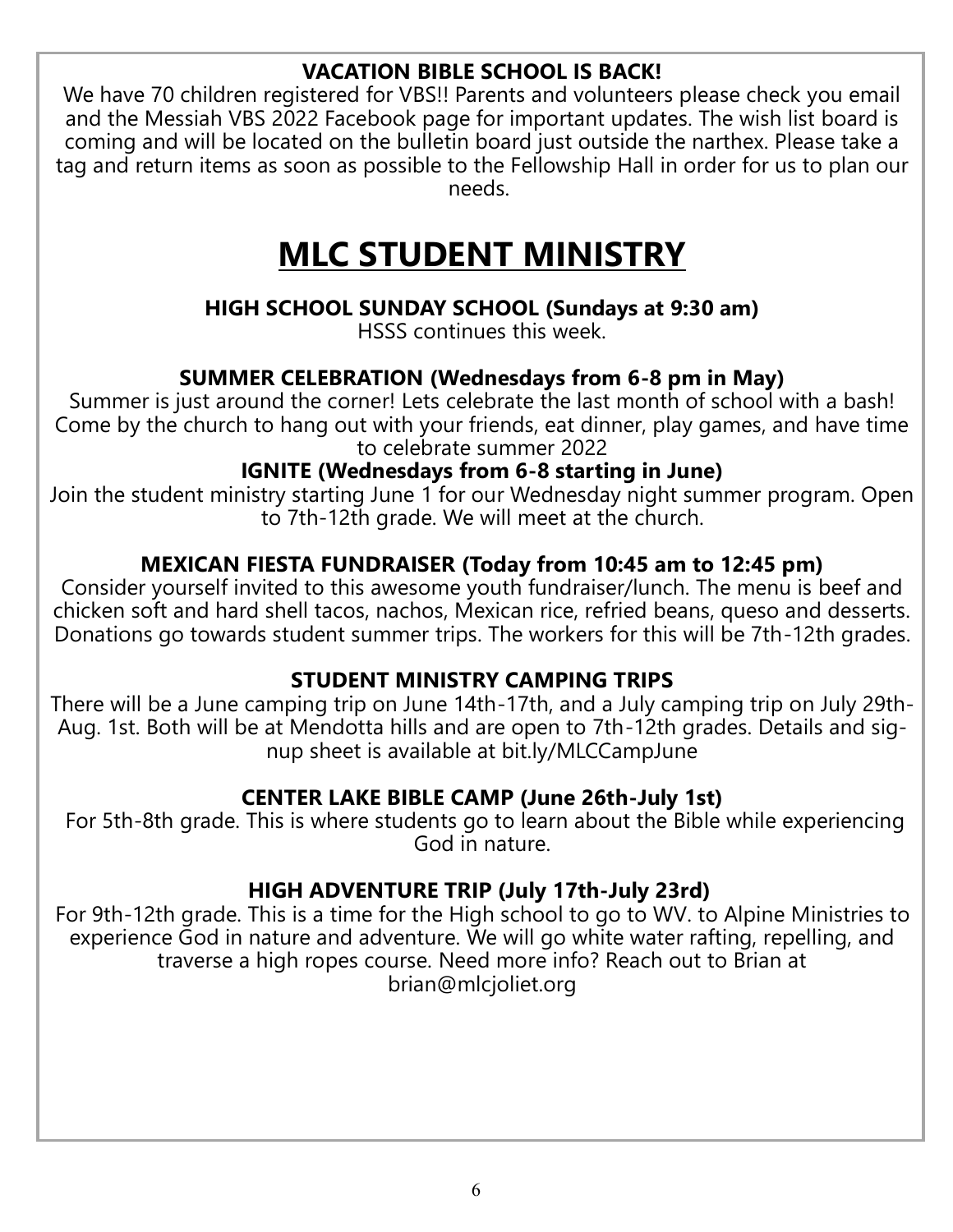# **EVENTS**

#### **STAY AND PLAY (Tuesdays 9:30 -11:30 am)**

Stay and Play is a weekly playgroup for kids 5 and under. Bring the kids and enjoy coffee on us, Feel free to bring snacks and drinks., Parent/caregiver must stay, Waiver required. Large open space to run and play Lots of toys and ride-ons. Check out the group on Facebook: facebook.com/groups/mlc.playgroup . Volunteers needed. Let the office know if you can help.

#### **PRAYER GROUP (Thursdays at 10 am)**

In the Fireside Room. Email pastor.stier@mlcjoliet.org for more information.

#### **INSIGHT ADULT BIBLE STUDY (Sundays at 9:30 am)**

Join us for a great time of fellowship and study of God's word in the fellowship hall. Today, Teaching today is Tom Bond.

#### **MEN'S BIBLE STUDY (Tuesday, May 24th at 6:30 pm)**

Hey guys, need to connect with other Christian men? Feeling that you are just missing something? After a lot of prayer and seeking God's will, Messiah will once again have a men's ministry. We're calling it Messiah Men. We'll meet a few times a month and even do some guy trips and gatherings. Come check us out! Our goal isn't to add another commitment to your life; it's to help ease your burden so you can be the man God wants you to be.

### **Congratulations to James and Stacey Weller on the baptism of their son Connor James Weller**

# **MAY SERMON SERIES**

#### **Word of God Speak**

May 1 - Theme: Words Are Powerful *The promise: God is love* May 8 - Truth Rings True *The promise: God is truth* May 15 - At a Loss for Words *The promise: God hears you* May 22 - Perfect Unity *The promise: God's love is in us May 29 - Think Good Thoughts The promise: the Holy Spirit guides you*